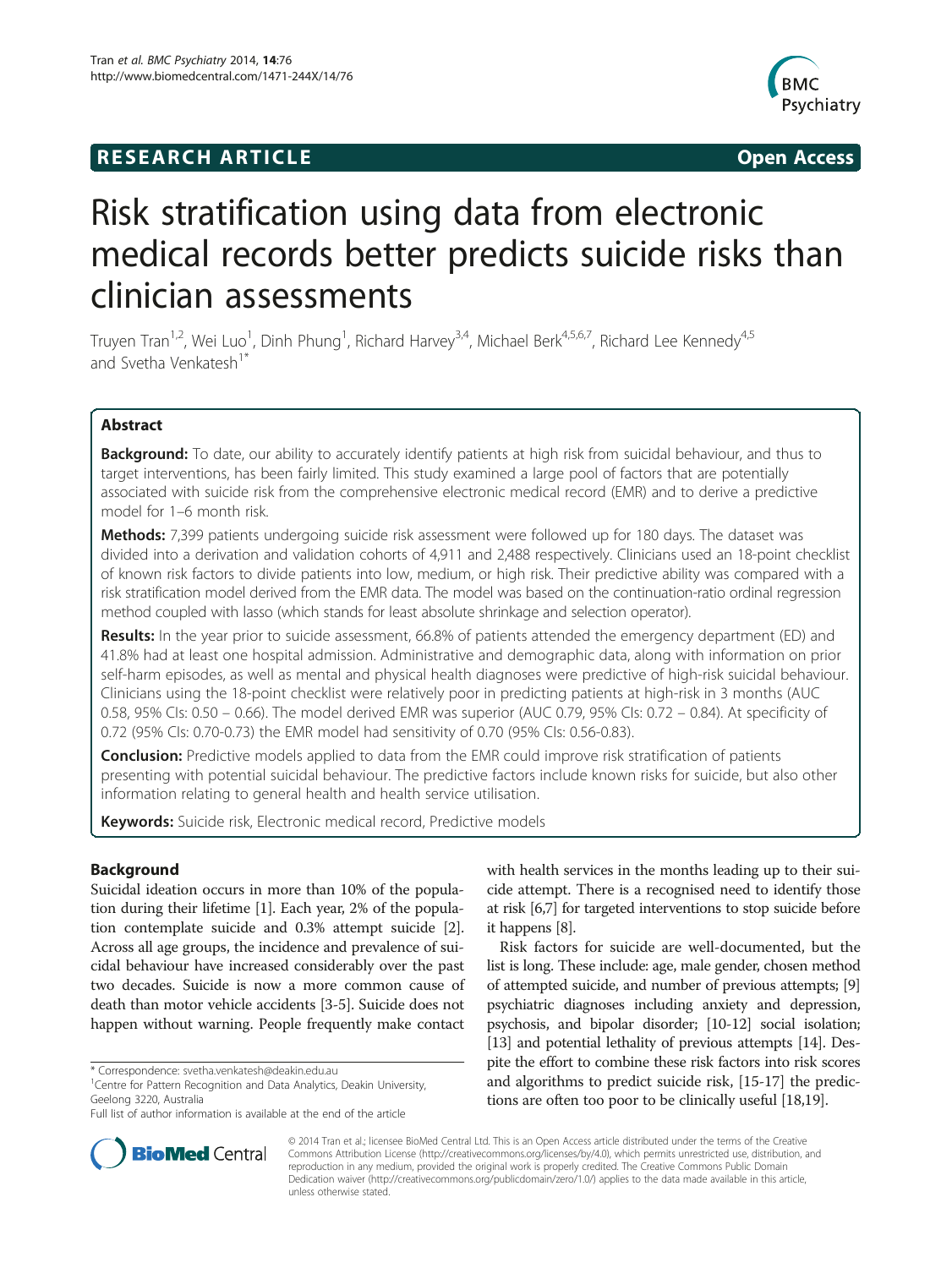Alternative to a constant set of risk scores that we hope would work for each individual, a broader source of information is available: the comprehensive electronic medical record (EMR). The time-stamped administrative, clinical, and investigative data in the EMR includes information on known risk factors for suicide. Additionally, it contains information on health service encounters that might not be directly related to suicidal behaviour. It is known that patients who attempt suicide frequently attend the emergency department (ED) in the months before their suicide attempt [\[20,21](#page-7-0)]. Many of these attendances are not directly related mental health problems or self-harm. Also, many suicidal patients attend primary care facilities in the months before their suicide attempt, again commonly for reasons not directly related to their psychological distress [\[22](#page-7-0)]. Up to 85% of suicidal patients attend hospital outpatients in the twelve months before their suicide attempt, [[23\]](#page-7-0) again often for reasons not directly related to psychological morbidity. There is a high prevalence of coexistent physical illnesses amongst patients who exhibit suicidal behaviour [\[24](#page-7-0)]. All these contextual factors may contribute to suicide risk, but for each individual patient, they are difficult to be assessed objectively and consistently without a proper tool.

We develop a statistical risk stratification model based on EMR data. The model results from examining suicide attempts and completed suicide in a large cohort of patients who underwent suicide assessment in a regional health service. We compare EMR-based predictions of high-risk suicidal behaviour with clinician predictions, which are based on an 18-point assessment instrument.

# **Methods**

## Study design and population

This was a retrospective study using electronic records of inpatient admissions and emergency department (ED) visits within Barwon Health, a regional health service in Australia. As the only tertiary hospital in Greater Geelong, and a catchment area with over 350,000 residents, the hospital's patient database provides a single access point for information on hospitalisations, ED visits, and medications. Although different IT systems are used by hospitals, EMRs often share similar underlying logical structure. All the diagnoses are often coded using the data standard ICD-10. For generalisability of the model, we focus on EMR data that are either generally available in mental health services or coded using the ICD-10 disease classification.

Patients were included in the study if they were aged 10 years or over, and had received at least one suicide risk assessment between April 2009 and March 2012. A cohort of 7,399 patients (with 16,858 risk assessments) met the inclusion criteria. Risk assessments were carried out either in Barwon Health following presentation to ED or another department or in one of five community health centres. Patient outcomes were observed for a 180 day period following a risk assessment and details of repeat suicide attempts or completed suicides were recorded. A risk assessment was considered a clinically relevant time point for prediction, as care models are devised according to patient risk at that time. If a patient had more than one assessments, one of them would be randomly selected.

Patient records prior to the selected assessment date were used to construct the independent variables. The same data were also available to clinicians during risk assessments. Suicide attempts, of varying lethality, in a 180 day period following the assessment were treated as the dependent variable. The true outcome, for a given period, is the actual risk class determined from patient records for that period. As outlined before, direct modelling of suicide risk is difficult because of low base rate of suicides. Modelling risk of suicide attempts, a strong predictor of suicide, [\[25\]](#page-7-0) is a pragmatic measure to circumvent this difficulty. Moreover, it allowed us to define a set of risk classes for the suicide attempts of varying lethality levels, consistent with previous published work [\[26\]](#page-8-0).

Self-harm events are recorded in the hospital database using ICD-10 codes. For example, an ED visit due to by attempted hanging, would be assigned the ICD-10 code X70. We exclude those events which may result from accidents or assaults (instead of intentional self-harm). In Australia, such events are coded with the following ICD-codes: Transport Accidents (V01-V99, Y85); Falls (W00-W19); Accidental Poisoning (X40-X49); Assault (X85-Y09,Y87.1).

For each stipulated period following a risk assessment, the risk class was defined as follows:

- 1. The period has high-risk if, during the period, the patient had an ED visit or inpatient admission with a high-lethality diagnosis (Table [1\)](#page-2-0).
- 2. The period has moderate-risk if, during the period, the patient had an ED visit or inpatient admission with a moderate-lethality diagnosis (Table [1](#page-2-0)).
- 3. Otherwise, the period has a low-risk (patients with low lethality suicide attempts or no suicide attempts).

Predictive algorithms were constructed from the derivation cohort to predict risk in different post-assessment periods—30, 60, 90, and 180 days. The predictive model takes demographic and historical data prior to a risk assessment, and identifies the post risk-assessment class, for a desired period.

Ethics approval was obtained from the Hospital and Research Ethics Committee at Barwon Health, with whom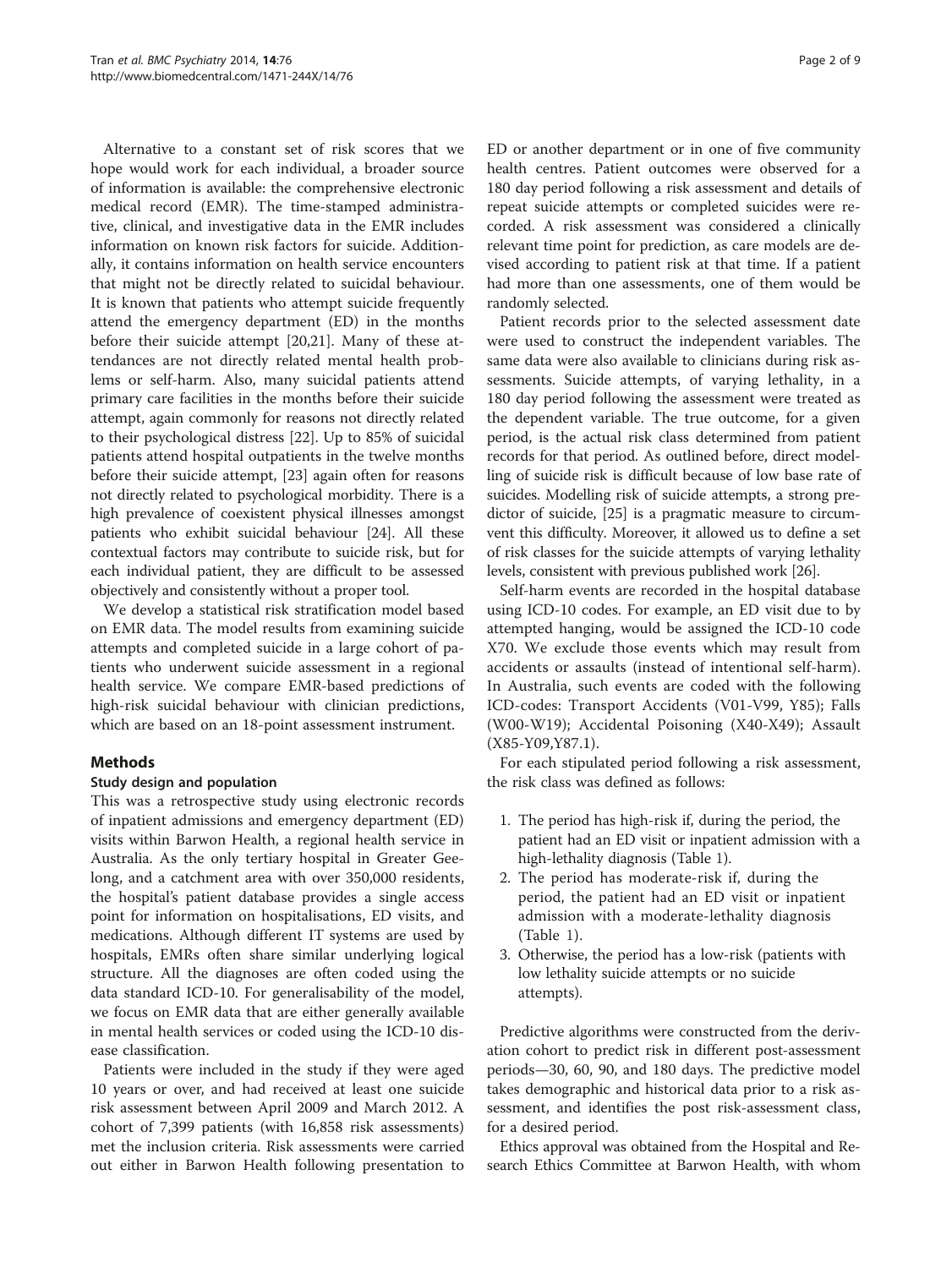| וווטעכומנכ טו ווועוו וכנוומוונץ                                                                                                                                                                                  |                                                |
|------------------------------------------------------------------------------------------------------------------------------------------------------------------------------------------------------------------|------------------------------------------------|
| ICD-10 codes                                                                                                                                                                                                     | <b>Diagnosis</b>                               |
| Moderate lethality                                                                                                                                                                                               |                                                |
| F <sub>04</sub>                                                                                                                                                                                                  | Organic amnesic<br>syndrome                    |
| F05.0, F05.8, F05.9                                                                                                                                                                                              | Delirium                                       |
| F10.0, F10.6, F11.x-F16.x, F18.x, F19.x                                                                                                                                                                          | Mental disorders due to<br>alcohol and drugs   |
| F63.1, F63.2                                                                                                                                                                                                     | Pyromania and<br>kleptomania                   |
| S00.x, S01.x, S02.2-S02.6, S03.0, S10.0-S10.8,<br>S11.x, T00.3-T00.9, W25, W26, Y28, Y29                                                                                                                         | Superficial injuries                           |
| T40.7-T40.9, T42.4, T42.8, T43.2, T43.5, T44.2-<br>T44.5, T44.9, T45.0, T45.1, T51.x, T52.1-T52.4,<br>T52.9, T53.1-T53.9, T60.8, T60.9, T62.0, T62.1,<br>T65.3, Y10, Y11, Y13-Y19                                | Poisoning, moderate<br>severity                |
| X60, X61, X65, X78, X79, X83, X84, Y87.0                                                                                                                                                                         | Intentional self-harm,<br>not life-threatening |
| Y33, Y34, Y86                                                                                                                                                                                                    | Event of undetermined<br>intent                |
| Y90.1-Y90.4, Y91.0-Y91.2, Y91.9                                                                                                                                                                                  | High alcohol level in<br>blood                 |
| Z91.5                                                                                                                                                                                                            | Personal history of<br>self-harm               |
| High lethality                                                                                                                                                                                                   |                                                |
| S02.0, S02.1, S02.7-S02.9, S06.x-S09.x, S12.x,<br>S13.0-S13.4, S17.x-S19.x, S21.1, S21.8, S21.9                                                                                                                  | Severe injuries                                |
| T40.0-T40.6, T42.3, T42.5-T42.7, T43.1, T43.1,<br>T43.3, T43.4, T43.6-T43.9, T44.0, T44.1, T44.8,<br>T46.x, T51.3, T52.0, T52.8, T53.0, T54.x, T56.1,<br>T57.3, T58, T59.2, T59.4, T59.5, T60.4, T65.0,<br>T65.1 | Severe poisoning                               |
| T71                                                                                                                                                                                                              | Asphyxiation                                   |
| T73.2                                                                                                                                                                                                            | Exhaustion due to<br>exposure                  |
| T75.1, W65-W74                                                                                                                                                                                                   | Drowning and nonfatal<br>submersion            |
| T75.4                                                                                                                                                                                                            | Effects of electric current                    |
| X62-X64, X66-X77, X80-X82                                                                                                                                                                                        | Intentional self-harm and<br>self-poisoning    |
| Y12, Y20-Y27, Y30-Y32                                                                                                                                                                                            | Event of undetermined<br>intent                |
| Y90.5-Y90.8, Y91.3                                                                                                                                                                                               | Very high alcohol level<br>in blood            |

<span id="page-2-0"></span>Table 1 ICD-10 codes identified to correlate with moderate or high lethality events

Deakin University has reciprocal ethics authorisation (approval number 12/83).

#### Clinician risk assessment

The clinicians' prediction of risk involves using a risk assessment checklist. Clinical protocols at Barwon Health require a suicide risk assessment to be completed on intake to care, every 91 days during an episode of care and on discharge. For the purpose of this study all available suicide risk assessment data was extracted from the data warehouse. The primary purpose of the assessment is to ensure that consideration of suicide risk is medicolegally documented. Under the Victorian Mental Health Act, mental health services are required to report deaths of patients who are either currently receiving care or have had contact with the service in the past six months. Patient deaths are reported through a centralised risk management system, which is also reconciled against death certificates and a registry of deaths. Deaths reported to the coroner are also tracked to the point where the coroner determines whether the death was due to suicide. All suicides and other unnatural deaths are subject to a comprehensive case review. Data on self-harm was identified by diagnostic codes for intentional overdoses and selfinflicted injuries from admission and emergency presentation coding. The suicide risk assessment instrument used was developed by Barwon Health in 1999, based on known risk factors in the literature. It has been in use for more than 13 years as no alternative risk scores have been shown to be more effective. One of the purposes of this study was to validate use of this risk assessment tool. The tool consists of 18 items, each graded on a 3-point scale (low/moderate/high) covering suicidal ideation, suicide plan, access to means, prior attempts, anger/hostility/ impulsivity, depression (current level), anxiety, disorientation/disorganisation, hopelessness, identifiable stressors, substance abuse, psychosis, medical status, withdrawal from others, expressed communication, psychiatric service history, coping strategies and supportive others (connectedness).

#### Derived predictor variables

Patient specific information—such as interactions with health services, ICD-10 diagnostic codes (mental disorders and other comorbidities), diagnosis-related groups (DRGs) and procedures, demography, and medications were used to derive predictors. Diagnostic codes were used to derive following subsets: injuries classified as moderate or high risk, mental diagnoses mapped into Australia's Mental Health Diagnostic Groups, and relevant codes mapped into Elixhauser comorbidities [\[27](#page-8-0)]. To ensure generalisability, medications were mapped according to the World Health Organisation's Anatomical Therapeutic Chemical (ATC) classification system. Different from most existing clinical predictive models, derived predictors are specific in the temporal dimension, encoding the knowledge that prior events may influence future risks at multiple time scales. More specifically, occurrences of historical data were aggregated and normalised over several time periods before the assessment point: 0–3 months, 3–6 months, 6–12 months, 12– 24 months, and 24–48 months. Overall 5,322 variables were derived, but only those that appeared more than 4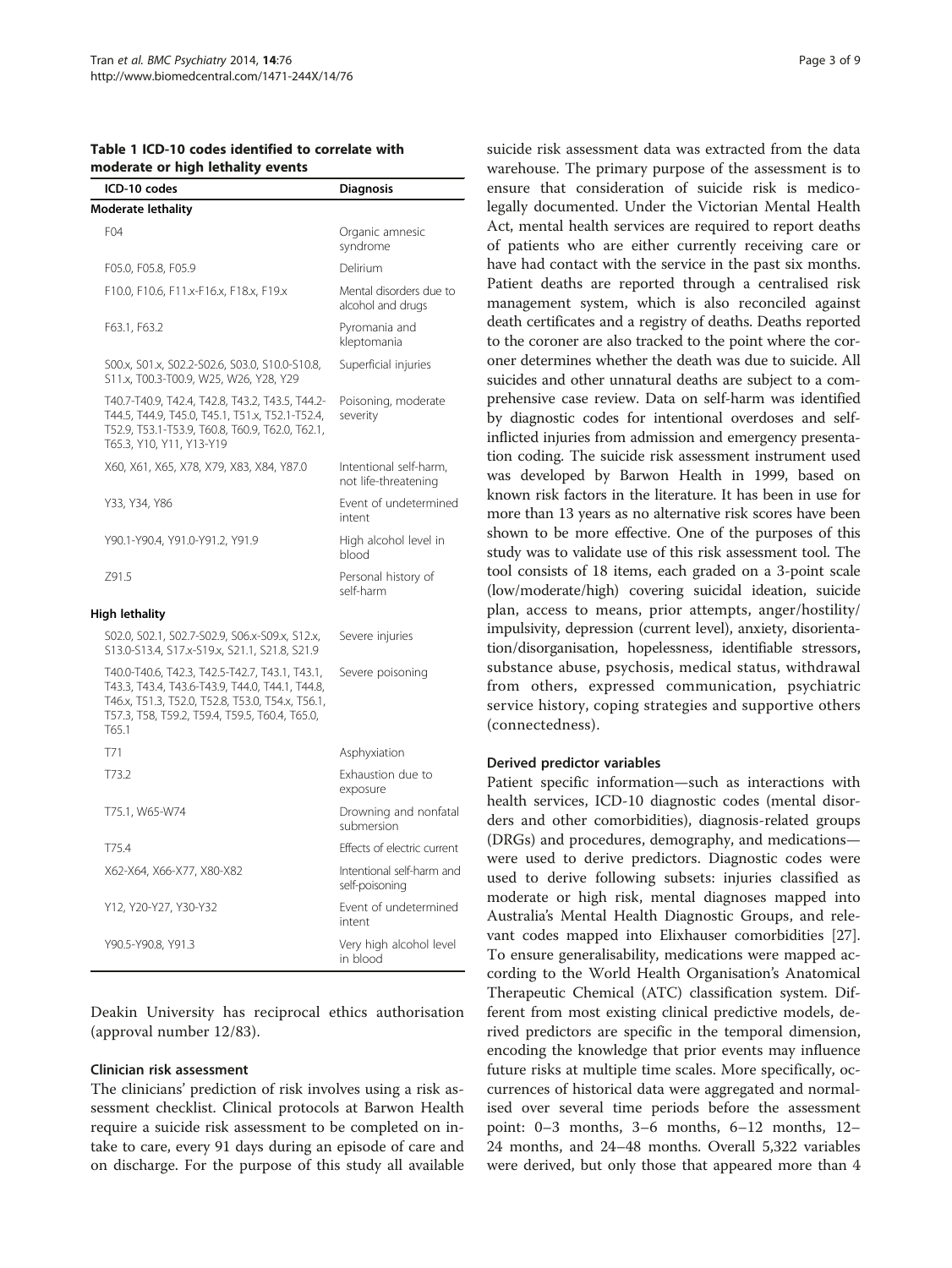times among the patients at risk in the derivation cohort were kept, resulting in 202 variables. For robustness, variable values outside the  $1<sup>st</sup>$  and the 99<sup>th</sup> percentiles were considered outliers and rounded to the nearest percentiles.

#### Derivation of the risk stratification model

For predictive modelling, we adopted a recently established statistical technique L1-penalised continuationratio model for ordinal outcomes [\[28](#page-8-0)]. Different from traditional ordinal regression models that assume monotone effects of predictor variables [[29](#page-8-0)], the continuationratio model uses separate coefficients for different outcome classes, at the same time automatically selects highly predictive variables (and their time scales) for each class. As prior studies suggest that predictors of the two classes may be different [\[30](#page-8-0)], it is desirable to model the moderate-risk and the high-risk classes using separate coefficients. The variable selection capability comes from the lasso-like shrinkage [[31\]](#page-8-0) that forces variables with weak association with the outcomes to have zero coefficients. The shrinkage strength was adjusted so that the predictive performances on the derivation and validation cohorts were similar, and thus ensuring no overoptimism in the estimated model [[32\]](#page-8-0).

A single prediction risk score was computed, representing the expected lethality level. The risk score takes a value from 0 to 2, with 0, 1, and 2 representing low, moderate, and high risk respectively. This score results in a simple decision rule: Given two thresholds in the range  $0 - 2$ , the outcome class is low-risk if the score is less than the lower threshold, moderate-risk if the score is below the upper threshold and high-risk otherwise. The thresholds can be adjusted according to the clinical need.

The contribution of individual risk factors toward each risk class was assessed using bootstrap. That is, the models were estimated multiple times from bootstrap samples, and variable coefficients were then collected and statistics were derived. Among them are Wald statistics, confidence intervals, variable importance, and selection probability. Variable importance is defined as the product of absolute mean coefficient and variable standard deviation. Selection probability is the chance that a variable is being selected by applying the lasso shrinkage.

#### Model validation

To assess the performance of prediction methods, the 7,399 patients were randomly divided into a derivation cohort of 4,911 patients and a validation cohort of 2,488 patients. The risk score assigned by the predictive model and clinician-assigned overall risk were validated against true outcomes on the validation cohort. The risk score makes it simple for estimating performance measures for multiple binary decisions such as high-risk versus the rest, or moderate/high-risk versus low-risk. We reported here Area under the ROC Curves (AUC), sensitivity and specificity. The confidence intervals for these measures were estimated using bootstrap.

#### Results

# Patients

Characteristics of patients included in the study are summarised in Table 2. In the follow up periods of 30 days, 90 days, and 180 days, there were 7, 9, and 13 suicides. The mean age was  $41.2$  years  $(11 - 101$  years). Overall,

|  |  |  |  |  | Table 2 Demographic and clinical characteristics |
|--|--|--|--|--|--------------------------------------------------|
|--|--|--|--|--|--------------------------------------------------|

| <b>Feature</b>                                           | Number (%)   |
|----------------------------------------------------------|--------------|
| Total number of patients                                 | 7,399 (100)  |
| Age                                                      |              |
| $\leq 20$                                                | 1,213 (16.4) |
| $21 - 35$                                                | 2,071 (28.0) |
| $36 - 55$                                                | 2,080 (28.1) |
| $56 - 70$                                                | 674 (9.1)    |
| $\geq 71$                                                | 981 (13.3)   |
| Male                                                     | 3,649 (49.3) |
| Divorced/separated                                       | 811 (11.0)   |
| Unemployed/home duties                                   | 1,235 (16.7) |
| Pensioner/retired                                        | 1,417 (19.2) |
| Postcode changed                                         |              |
| Past 12 months                                           | 2,479 (33.5) |
| Past 12-24 months                                        | 1,201 (16.2) |
| Past 24-48 months                                        | 1,802 (24.4) |
| Admitted before risk assessment                          |              |
| Past 3 months                                            | 1,824 (24.7) |
| Past 3-6 months                                          | 1,127 (15.2) |
| Past 6-12 months                                         | 1,485 (20.0) |
| ED visited before risk assessment                        |              |
| Past 3 months                                            | 3,935 (53.2) |
| Past 3-6 months                                          | 1,297 (17.5) |
| Past 6-12 months                                         | 1,681 (22.7) |
| Attempted before risk<br>assessment - moderate lethality |              |
| Past 3 months                                            | 817 (11.0)   |
| Past 3-6 months                                          | 310 (4.2)    |
| Past 6-12 months                                         | 435 (5.9)    |
| Attempted before risk<br>assessment - high lethality     |              |
| Past 3 months                                            | 369 (4.0)    |
| Past 3-6 months                                          | 120(1.6)     |
| Past 6-12 months                                         | 157 (2.1)    |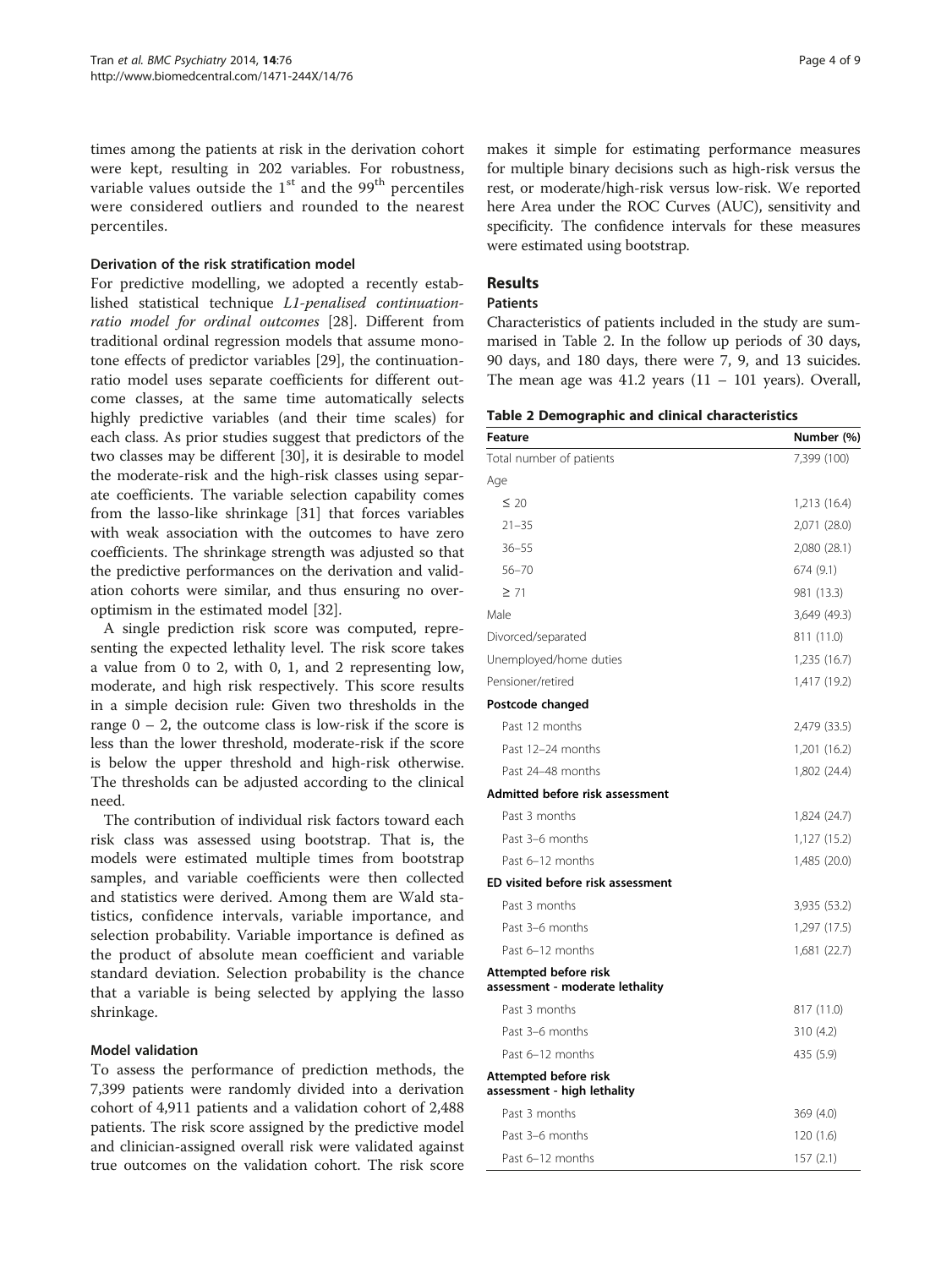2,479 (33.5%) patients had changed postcode in the preceding 12 months. 3,953 (53.2%) attended ED in the 3 months before suicide assessment, and 4,436 (60.0%) had at least one hospital admission during the preceding 12 months. Of the 7,399 patients, 1,562 (21.1%) had a moderate lethality suicide attempt in the 12 months preceding their assessment and 646 (8.7%) patients had a high lethality attempt. A further breakdown of factors according to the outcomes within 90-day is presented in Table 3. Overall, risk factors were more prevalent in the more risky groups. The prevalence of males, pensioners, prior moderate-risk events, past 3-month admission and alcohol abuse were highest in the moderate-risk group. Other risk factors were most prevalent in the high-risk group.

#### Table 3 Risk factors within outcome groups (low, moderate and high-risk events) in 90-days

|                                             | Low<br>$(n = 7,002)$ | Moderate<br>$(n = 247)$ | High<br>$(n = 150)$ |
|---------------------------------------------|----------------------|-------------------------|---------------------|
| Demographics                                |                      |                         |                     |
| Male (%)                                    | 48.9                 | 64.4                    | 45.3                |
| Divorced/separated (%)                      | 10.8                 | 12.2                    | 18.7                |
| Unemployed (%)                              | 7.2                  | 14.6                    | 15.3                |
| Pensioner/retired (%)                       | 18.9                 | 25.5                    | 19.3                |
| Postcode change in past<br>12 months (%)    | 33.0                 | 39.3                    | 46.7                |
| <b>Admitted before risk</b><br>assessment   |                      |                         |                     |
| In past 3 months $(\%)$                     | 23.7                 | 45.3                    | 36.0                |
| In past 3-6 months (%)                      | 14.6                 | 25.5                    | 27.3                |
| In past 6-12 months (%)                     | 19.3                 | 37.3                    | 29.3                |
| <b>ED visited before risk</b><br>assessment |                      |                         |                     |
| In past $3$ months $(\%)$                   | 52.0                 | 74.5                    | 74.7                |
| In past 3–6 months (%)                      | 16.8                 | 30.4                    | 32.0                |
| In past $6-12$ months $%$                   | 21.9                 | 37.3                    | 38.0                |
| Prior moderate lethality<br>risk event      |                      |                         |                     |
| In past 3 months $(\%)$                     | 9.9                  | 31.6                    | 29.3                |
| In past 3-6 months (%)                      | 3.7                  | 15.0                    | 9.3                 |
| In past $6-12$ months $(%)$                 | 5.0                  | 22.7                    | 18.0                |
| Prior high lethality risk event             |                      |                         |                     |
| In past 3 months (%)                        | 4.5                  | 7.7                     | 24.0                |
| In past $3-6$ months $%$                    | 1.5                  | 2.0                     | 8.0                 |
| In past $6-12$ months $(%)$                 | 1.9                  | 6.5                     | 7.3                 |
| Prior mental health within<br>12 months     |                      |                         |                     |
| Alcohol abuse (%)                           | 4.6                  | 27.1                    | 15.3                |
| Depressive episode (%)                      | 5.4                  | 9.3                     | 14.0                |

#### Validation of the 18-point risk score

Risk scores from the 18-point risk assessment instrument with respect to 90-day outcomes are shown in Table 4. Overall most identified factors were scored higher in the high risk group. Not surprisingly, the differential between low and high risk groups was highest for the factor 'prior attempt' (the average score for the high risk group was 1.70 compared to 1.26 for the low risk).

## Comparison of clinician and machine model predictions

To assess the performance of the predictive model using EMR data, we compared it with the clinical assessment (prompted by the 18-point check list). The discriminative performance of these two methods, in terms of area under the ROC curve (AUC), is presented in Table [5](#page-5-0). Prediction was compared over 30, 60, 90, and 180 days. The clinician prediction had relatively low predictive ability with AUCs of 0.55 to 0.59 over the four time points when predicting high-risk events. AUCs for the EMR model were consistently better, ranging from 0.73 to 0.79. Similar differentials were also observed when predicting either moderate or risk events, where the AUCs were in the range 0.52 - 0.54 for clinicians and 0.71 - 0.79 for EMR models.

In identifying high risks within 90 days, clinicians achieved sensitivity of 0.08 (95% CIs: 0.02-0.2) at specificity of 0.97 (95% CIs: 0.96-0.98). The EMR model, on the other hand, reached sensitivity of 0.28 (95% CIs:

Table 4 Average risk scores assigned to 18-item checklist within true outcome groups (low, moderate and high-risk events) in 90-days

| <b>Item</b>                       | Low  | <b>Moderate</b> | High |
|-----------------------------------|------|-----------------|------|
| Suicidal ideation                 | 1.08 | 1.08            | 1.30 |
| Suicide plan                      | 1.04 | 1.05            | 1.25 |
| Access to means                   | 1.15 | 1.22            | 1.39 |
| Prior attempts                    | 1.26 | 1.34            | 1.70 |
| Anger/Hostility/Impulsivity       | 1.27 | 1.38            | 1.42 |
| Depression (current level)        | 1.29 | 1.26            | 1.40 |
| Anxiety                           | 1.37 | 1.33            | 1.44 |
| Disorientation/Disorganisation    | 1.04 | 1.14            | 1.08 |
| Hopelessness                      | 1.30 | 1.32            | 1.51 |
| Identifiable stressors            | 1.61 | 1.62            | 1.87 |
| Substance abuse                   | 1.22 | 1.58            | 1.44 |
| Psychosis                         | 1.01 | 1.13            | 1.04 |
| Medical status                    | 1.20 | 1.34            | 1.35 |
| Withdrawal from others            | 1.20 | 1.24            | 1.31 |
| Expressed communication           | 1.08 | 1.19            | 1.21 |
| Psychiatric service history       | 1.08 | 1.23            | 1.21 |
| Coping strategies                 | 1.25 | 1.40            | 1.51 |
| Supportive others (connectedness) | 1.35 | 1.45            | 1.56 |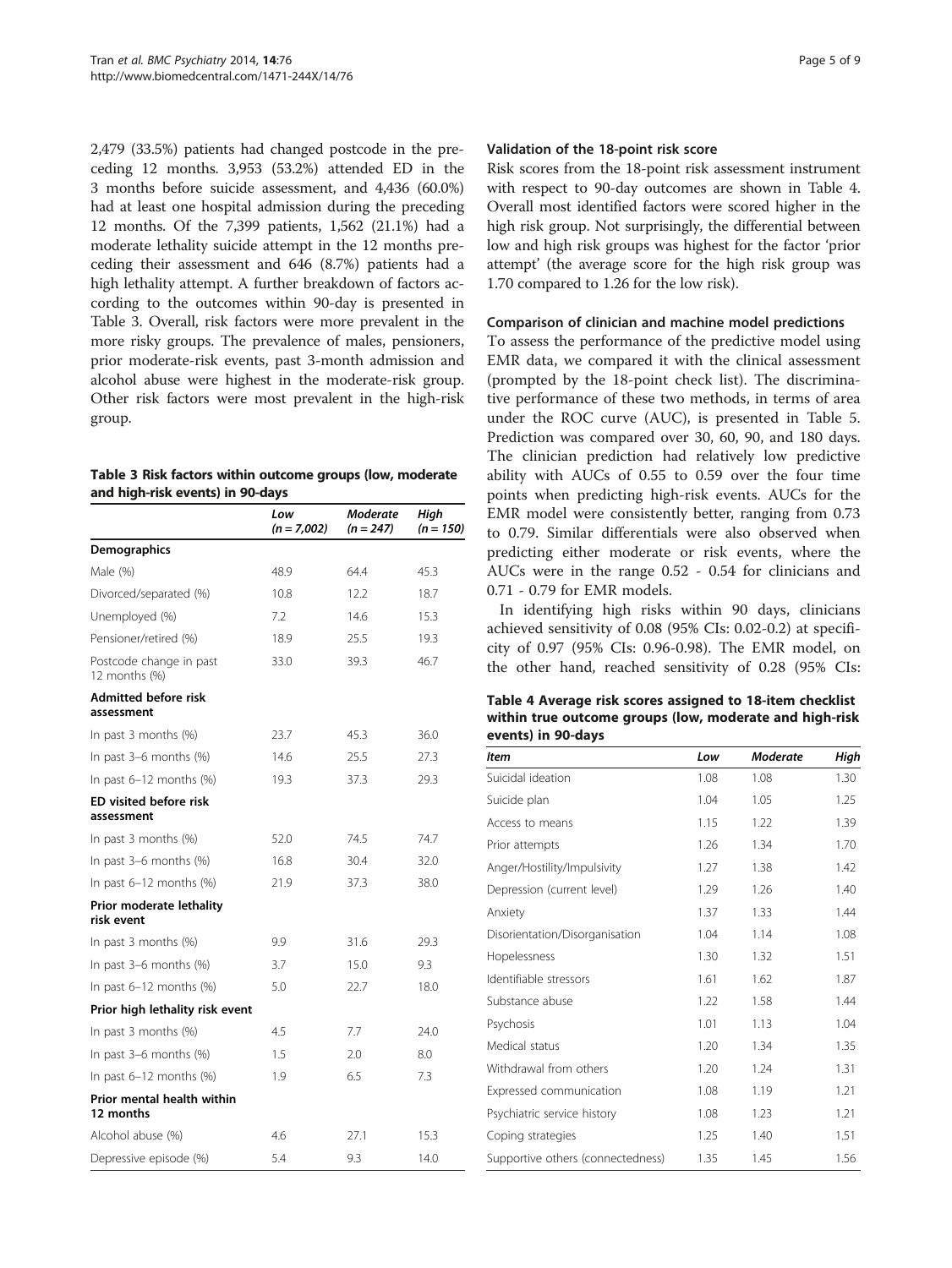<span id="page-5-0"></span>Table 5 Area under the ROC curve (AUC, 95% CIs) of clinicians versus EMR-based model on the validation cohort

|                                    | Clinician             | <b>EMR</b> model      |
|------------------------------------|-----------------------|-----------------------|
| High-risk versus the rest          |                       |                       |
| 30 days                            | 0.55(0.44, 0.67)      | $0.73$ $(0.62, 0.84)$ |
| 60 days                            | $0.59$ $(0.50, 0.69)$ | $0.79$ $(0.70, 0.85)$ |
| 90 days                            | $0.58$ $(0.50, 0.66)$ | 0.79(0.72, 0.84)      |
| 180 days                           | $0.57$ (0.49, 0.63)   | $0.75$ (0.69, 0.80)   |
| Moderate/high-risk versus low-risk |                       |                       |
| 30 days                            | $0.52$ (0.46, 0.67)   | $0.71$ $(0.64, 0.77)$ |
| 60 days                            | 0.54(0.49, 0.59)      | $0.78$ $(0.73, 0.82)$ |
| 90 days                            | $0.53$ $(0.49, 0.58)$ | $0.79$ $(0.75, 0.83)$ |
| 180 days                           | $0.53$ $(0.49, 0.57)$ | $0.76$ $(0.73, 0.80)$ |

0.16-0.41) at the same specificity. Note that this low sensitivity was due to unusually high specificity of 0.97. At specificity of 0.72 (95% CIs: 0.70-0.73) the EMR model had sensitivity of 0.70 (95% CIs: 0.56-0.83). For either moderate or high-risks, clinicians scored 0.27 (95% CIs: 0.19-0.35) sensitivity and 0.82 (95% CIs: 0.81-0.84) specificity. The scores for the EMR model were higher at specificity of 0.58 (95% CIs: 0.50-0.66) at the same specificity.

Of two patients in the validation cohort who completed suicide during 30 days of follow-up, neither was identified as high-risk by clinicians while one was categorised as high-risk by the EMR model. Three patients completed suicide within 90 days. None were identified as high-risk by clinicians while the EMR model correctly classified two of the three patients.

#### Risk factors

Table 6 shows the relative importance of the top factors that are predictive of high-risk events in 90 days following suicide assessment. Prior high-risk events, injuries and poisoning were indicative of subsequent high-risk events. Mental health male patients who moved homes (as approximated by postcode change) were also at risk.

These risk factors were related but different from those associated with subsequent moderate-risk events (Table [7](#page-6-0)). For example, prior emergency visits, addictive drugs treatment and moderate-risk events were predictive of the future moderate-risk but not the high-risk.

#### **Discussion**

We have developed a robust predictive model that takes information rich administrative EMR data and stratifies mental health a patient into three ordinal categories: low, moderate and high-risks of suicidal behaviours in 30, 60, 90 and 180 days following a risk assessment. For comparison against the common practice of assessment by clinicians, we validated an 18-point checklist developed and used at Barwon Health. The EMR model showed much greater predictive ability than clinicians using the checklist in identifying high-risk patients.

We followed 7,399 consecutive patients judged to be at risk of suicide for 180 days following a clinical assessment. Although this time frame is considerably short for rare events such as suicides, this was chosen for practical purposes in treatment and resources planning. Our first aim was to document risk factors associated with high and moderate lethality behaviours. We have confirmed that high lethality suicidal behaviour is associated with social and demographic factors and prior high-risk events of injuries and poisoning. On the other hand, moderate lethality behaviour is related to prior interactions with health services, history of moderate-risk events, mental disorders and lifestyle problems. These results are in line with previous studies, in that the number and potential lethality of previous suicide attempts predict lethality of future attempts [\[9,14\]](#page-7-0). Also, a range of mental health diagnoses were, as previously shown, predictive of future attempts during follow-up [\[10-12](#page-7-0)]. Social factors such as postcode change are strongly associated with suicide risk, concordant with recent findings [[13,](#page-7-0)[33\]](#page-8-0). We document that 66.8% of patients undergoing suicide assessment attended ED and that 41.8% of patients had been admitted to hospital in the year before their assessment. The majority of these encounters were

Table 6 High-risk predictive factors in the EMR model for 3-month prediction

| <b>Risk factor</b>                             | Relative importance | <b>Wald statistic</b> | Selection probability | Coefficient: 95% Cls |
|------------------------------------------------|---------------------|-----------------------|-----------------------|----------------------|
| High-risk events past 3 months                 | 52.3                | 1.4                   | 0.92                  | (0.00, 0.99)         |
| Injuries from other activities past 3-6 months | 48.9                | 1.4                   | 0.89                  | (0.00, 0.90)         |
| Male & postcode changes past 3-6 months        | 37.5                | 0.9                   | 0.72                  | (0.00, 0.96)         |
| Poisoning by psychotropic drugs past 3 months  | 36.6                | 1.3                   | 0.9                   | (0.00, 1.02)         |
| Injuries from other activities past 3-6 months | 25.9                | 0.8                   | 0.65                  | (0.00, 0.65)         |
| High-risk events past 24-48 months             | 25.4                | 0.8                   | 0.65                  | (0.00, 0.78)         |
| High-risk events past 3-6 months               | 21.1                | 0.9                   | 0.74                  | (0.00, 0.76)         |
| Near-misses past 3 months                      | 17.6                | 0.8                   | 0.71                  | (0.00, 0.64)         |

MHDG: Mental Health Diagnosis Group.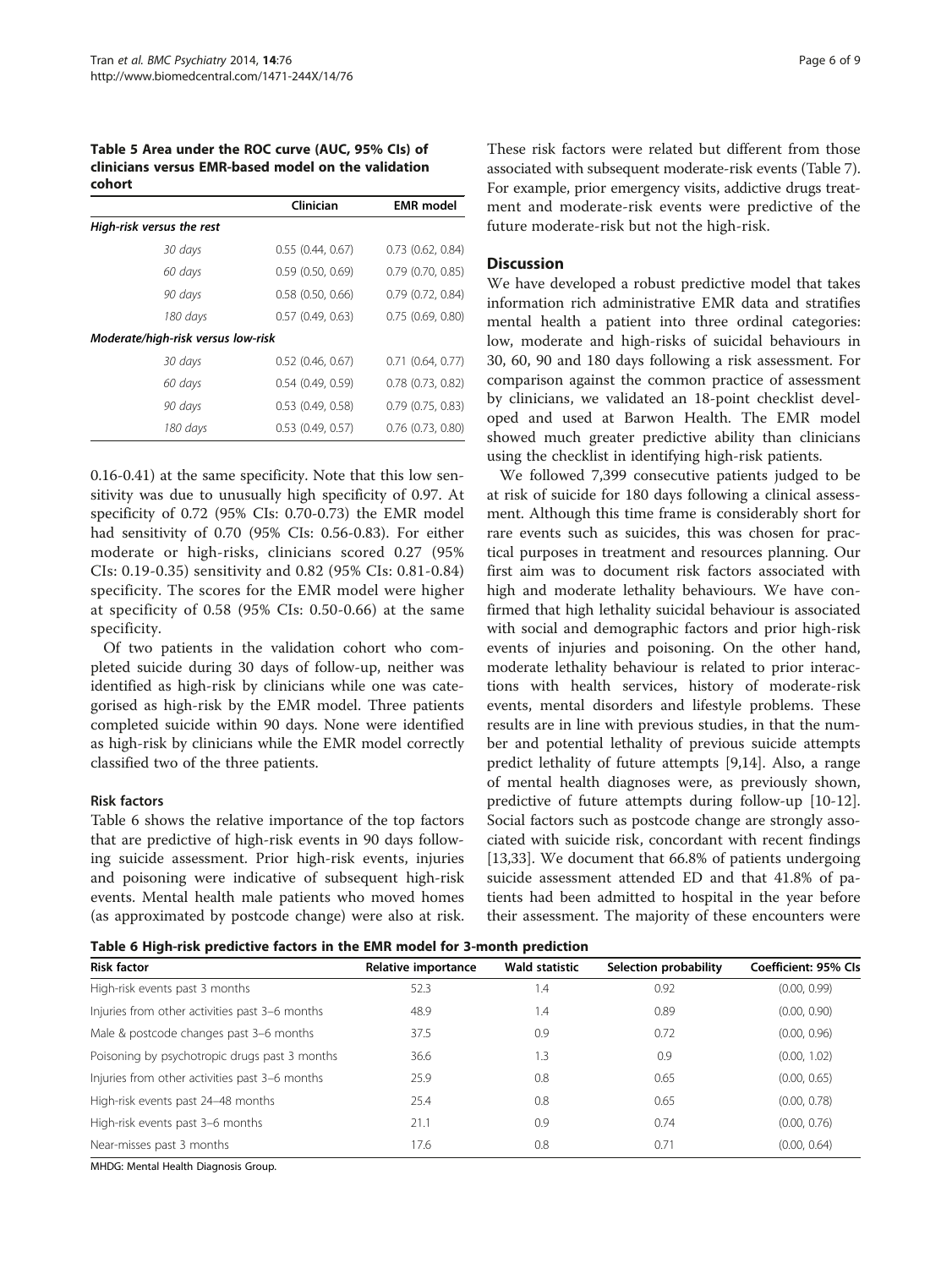| <b>Risk factor</b>                                                                     | Relative<br>importance | Wald<br>statistic | <b>Selection</b><br>probability | Coefficient: 95%<br><b>CIs</b> |
|----------------------------------------------------------------------------------------|------------------------|-------------------|---------------------------------|--------------------------------|
| Emergency visits past 3 months                                                         | 100.0                  | 3.9               | 1.00                            | (0.60, 1.83)                   |
| Number of mental health diagnosis groups                                               | 52.7                   | 2.2               | 0.99                            | (0.08, 1.35)                   |
| Problems related to lifestyle past 12-24 months                                        | 29.7                   | 1.5               | 0.91                            | (0.00, 1.20)                   |
| Personal history of risk-factors past 6-12 months                                      | 23.4                   | 1.8               | 0.98                            | (0.00, 1.36)                   |
| Male & postcode changes past 3 months                                                  | 21.9                   | 1.1               | 0.82                            | (0.00, 1.04)                   |
| Moderate-risk events past 6-12 months                                                  | 20.4                   | 1.3               | 0.93                            | (0.01, 0.99)                   |
| Problems related to lifestyle past 6-12 months                                         | 17.3                   | 1.1               | 0.83                            | (0.00, 0.99)                   |
| Moderate-risk events past 3 months                                                     | 17.0                   | 1.1               | 0.92                            | (0.01, 0.88)                   |
| Poisoning by unspecified drugs, medicaments and biological<br>substances past 3 months | 16.7                   | 1.1               | 0.84                            | (0.00, 1.15)                   |
| Symptoms and signs involving emotional state past 3 months                             | 15.5                   | 1.2               | 0.86                            | (0.00, 0.86)                   |
| Mental health diagnoses: depressive episodes; bipolar disorders<br>past 3 months       | 15.3                   | 1.0               | 0.76                            | (0.00, 1.05)                   |
| Drugs used to treat addictive disorders past 3 months                                  | 15.1                   | 1.2               | 0.86                            | (0.00, 1.73)                   |

<span id="page-6-0"></span>Table 7 Moderate-risk predictive factors in the EMR model for 3-month prediction

MHDG: Mental Health Diagnosis Group.

not for episodes of self-harm or even for mental health problems. This information added stimulus to exploring use of administrative EMR data in risk stratification.

Our second aim was to examine the contribution of mental and physical health diagnoses to suicide risk. It appears that mental health diagnoses are powerful predictors of moderate-risk behaviour. However, medical conditions also contribute to risk. Previous studies have confirmed that hospital admission for non-psychiatric conditions are associated with increased suicide risk [\[23,24\]](#page-7-0).

The next aim was to validate the 18-point risk checklist. Most of the factors in the checklist were more prevalent in patients with higher risk. To verify that if the effectiveness of checklist could be improved further, we tested same statistical framework in this paper on predictors derived from the 18 aspects and demographic data. The results were very encouraging – the algorithm outperformed the clinician's overall risk assignment, and the difference was statistically significant. We conclude, therefore, that the risk checklist is a valid decision support tool. Although there has been some pessimism about the ability to predict suicide risk in the clinical setting, [\[18](#page-7-0),[19\]](#page-7-0) recent reports of predictive models suggest that clinically useful risk stratification is possible using recognised risk factors [[15-17](#page-7-0)].

Our fourth aim was to document the predictive performance of clinicians prompted by the 18-point risk checklist. This was relatively poor, underlining the potential utility of a decision support tool. A recent study documented the potential for clinical decision rules to augment clinical performance in risk stratification of patients who might be at risk of suicide [\[34](#page-8-0)]. The models studied had high sensitivity but low specificity, unlike

those reported in our study which had lower sensitivity but high specificity. Recent systemic studies of the factors associated with high risk in suicide-prone patients have added to knowledge on the potential contribution of known risk factors to prognostic stratification, and may help in the design of effective decision support algorithms [\[35,36](#page-8-0)].

Our final aim was to use predictive models applied to data from the EMR to derive predictive models for highrisk suicide behaviour. Models for prediction of high-risk behaviour used administrative, social and demographic, and clinical data. Risk stratification using these models was more accurate than clinical stratification. The potential of EMR data to identify patients at high-risk of suicide from overdose has been documented in a recent study of paediatric patients [[37](#page-8-0)].

The strengths of this study include the large size of the dataset, the fact that patients were consecutively recruited from a defined geographical region, and the comprehensive follow-up. Suicide assessments in both hospital and community settings were included. The models based on EMR could be updated in real-time, and make use of data that are routinely collected. The predictors derived from the EMR data were standardised, and thus the tools can be generalisable to sites with similar EMR systems. Limitations are that it is a retrospective study confined to a single location. The predictive models were validated in the setting in which they were derived but their performance may differ in other settings. The problem studied is inherently difficult to predict and there may be limits to the performance of predictive models due to the fact that individual factors are only weakly predictive.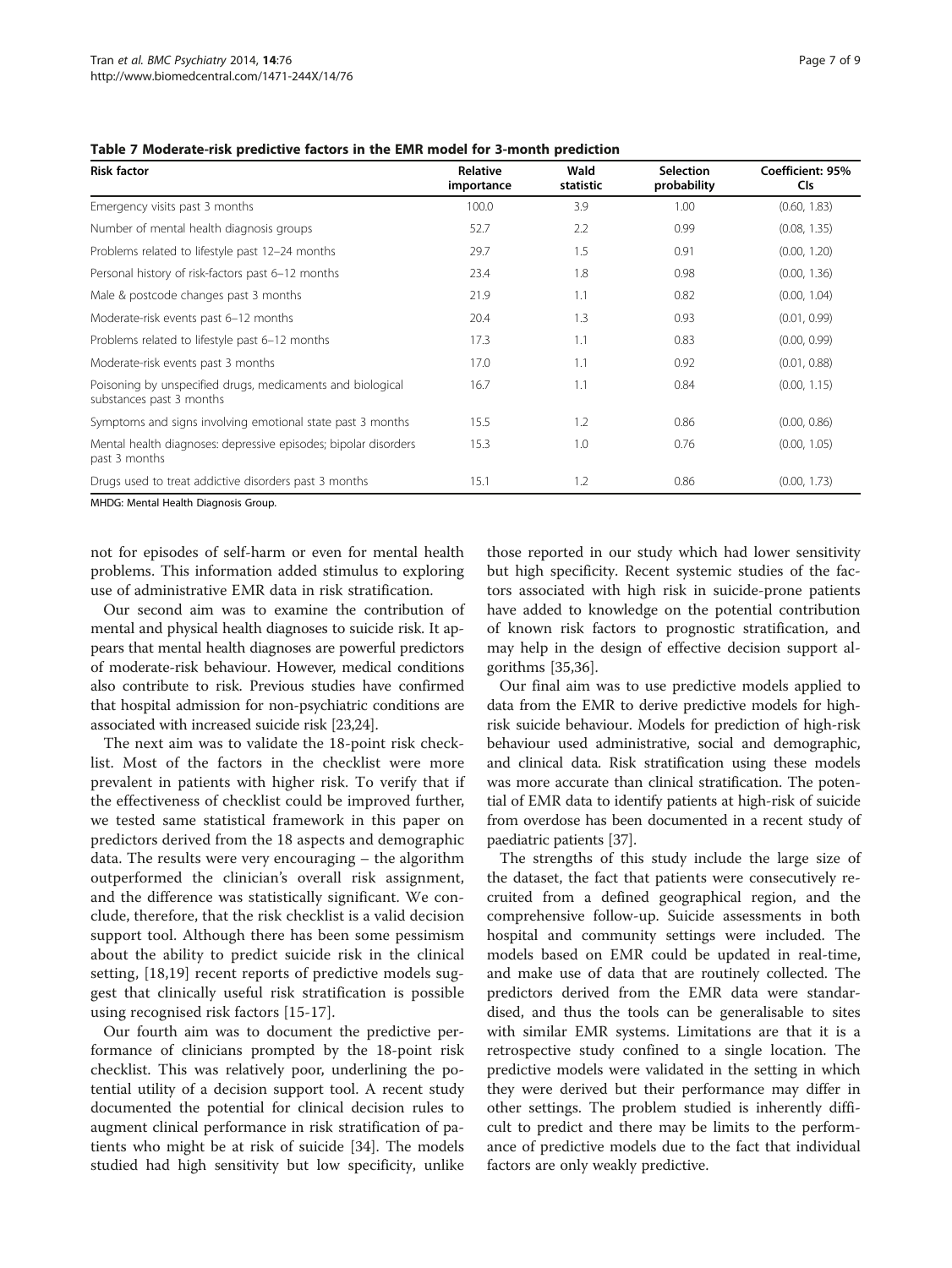#### <span id="page-7-0"></span>Conclusions

In conclusion, demographic, social, mental and physical health, and administrative data related to health service encounters can all be used to identify patients at risk of self-harm behaviour. A history of high risk events are indicative of short-term future high-lethality suicide attempts. Clinicians' assessment could be enhanced by using data from a simple checklist of known risk factors. Modern statistical techniques applied to complex data from a comprehensive EMR has considerable potential to improve risk stratification of patients that may engage in repeated self-harm attempts.

#### Abbreviations

AUC: Area under the ROC Curve; CI: Confidence interval; ED: Emergency department; EMR: Electronic medical record; ICD-10: International statistical classification of diseases and related health problems 10th revision; ROC: Receiver operating characteristic.

#### Competing interests

MB has received Grant/Research Support from the NIH, Cooperative Research Centre, Simons Autism Foundation, Cancer Council of Victoria, Stanley Medical Research Foundation, MBF, NHMRC, Beyond Blue, Rotary Health, Geelong Medical Research Foundation, Bristol Myers Squibb, Eli Lilly, Glaxo SmithKline, Meat and Livestock Board, Organon, Novartis, Mayne Pharma, Servier and Woolworths, has been a speaker for Astra Zeneca, Bristol Myers Squibb, Eli Lilly, Glaxo SmithKline, Janssen Cilag, Lundbeck, Merck, Pfizer, Sanofi Synthelabo, Servier, Solvay and Wyeth, and served as a consultant to Astra Zeneca, Bristol Myers Squibb, Eli Lilly, Glaxo SmithKline, Janssen Cilag, Lundbeck Merck and Servier.

#### Authors' contributions

TT implemented the prediction model. RH and SV conceived of the study. WL performed the data extraction. TT, WL, DP, and SV carried out the statistical analysis. RH, MB, RK and SV participated in coordination. All authors participated in the design of the study, helped to draft the manuscript. All authors read and approved the final manuscript.

#### Author details

<sup>1</sup> Centre for Pattern Recognition and Data Analytics, Deakin University, Geelong 3220, Australia. <sup>2</sup>Department of Computing, Curtin University, Bentley, Australia. <sup>3</sup>Mental Health Services, Barwon Health, Geelong, Australia.<br><sup>4</sup>School of Medicine. Deakin University, Geelong, Australia. <sup>5</sup>Banyon Health. School of Medicine, Deakin University, Geelong, Australia. <sup>5</sup>Barwon Health, Geelong, Australia. <sup>6</sup>Mental Health Research Institute, University of Melbourne, Parkville, Australia. <sup>7</sup>Orygen Youth Health Research Centre, Parkville, Australia.

#### Received: 19 February 2014 Accepted: 10 March 2014 Published: 14 March 2014

#### References

- 1. Nock MK, Green JG, Hwang I, McLaughlin KA, Sampson NA, Zaslavsky AM, Kessler RC: Prevalence, correlates, and treatment of lifetime suicidal behavior among adolescents: results from the national comorbidity survey replication adolescent supplement. JAMA Psychiatry 2013, 70(3):300–310.
- 2. Borges G, Nock MK, Haro Abad JM, Hwang I, Sampson NA, Alonso J, Andrade LH, Angermeyer MC, Beautrais A, Bromet E, Bruffaerts R, de Girolamo G, Florescu S, Gureje O, Hu C, Karam EG, Kovess-Masfety V, Lee S, Levinson D, Medina-Mora ME, Ormel J, Posada-Villa J, Sagar R, Tomov T, Uda H, Williams DR, Kessler RC: Twelve-month prevalence of and risk factors for suicide attempts in the world health organization world mental health surveys. J Clin Psychiatry 2010, 71(12):1617-1628.
- Spiller HA, Appana S, Brock GN: Epidemiological trends of suicide and attempted suicide by poisoning in the US: 2000–2008. Legal Med 2010, 12(4):177–183.
- 4. Ting SA, Sullivan AF, Boudreaux ED, Miller I, Camargo CA Jr: Trends in US emergency department visits for attempted suicide and self-inflicted injury, 1993–2008. Gen Hosp Psychiatry 2012, 34(5):557–565.
- 5. Centers for Disease C, Prevention: Suicide among adults aged 35–64 years United States, 1999–2010. MMWR Morb Mortal Wkly Rep 2013, 62(17):321–325.
- 6. Huffman LC, Wang NE, Saynina O, Wren FJ, Wise PH, Horwitz SM: Predictors of hospitalization after an emergency department visit for California youths with psychiatric disorders. Psychiatr Serv 2012, 63(9):896–905.
- 7. Allen MH, Abar BW, McCormick M, Barnes DH, Haukoos J, Garmel GM, Boudreaux ED: Screening for suicidal ideation and attempts among emergency department medical patients: instrument and results from the psychiatric emergency research collaboration. Suicide Life Threat Behav 2013, 43(3):313–323.
- 8. Choi JW, Park S, Yi KK, Hong JP: Suicide mortality of suicide attempt patients discharged from emergency room, nonsuicidal psychiatric patients discharged from emergency room, admitted suicide attempt patients, and admitted nonsuicidal psychiatric patients. Suicide Life Threat Behav 2012, 42(3):235–243.
- 9. Perry IJ, Corcoran P, Fitzgerald AP, Keeley HS, Reulbach U, Arensman E: The incidence and repetition of hospital-treated deliberate self harm: findings from the world's first national registry. PLoS ONE [Electronic Resource] 2012, 7(2):e31663.
- 10. Gonda X, Fountoulakis KN, Kaprinis G, Rihmer Z: Prediction and prevention of suicide in patients with unipolar depression and anxiety. Ann Gen Psychiatry 2007, 6:23.
- 11. Gomez-Duran EL, Martin-Fumado C, Hurtado-Ruiz G: Clinical and epidemiological aspects of suicide in patients with schizophrenia. Actas Esp Psiquiatr 2012, 40(6):333–345.
- 12. Gonda X, Pompili M, Serafini G, Montebovi F, Campi S, Dome P, Duleba T, Girardi P, Rihmer Z: Suicidal behavior in bipolar disorder: epidemiology, characteristics and major risk factors. J Affect Disord 2012, 143(1–3):16–26.
- 13. Haw C, Hawton K: Living alone and deliberate self-harm: a case-control study of characteristics and risk factors. Soc Psychiatry Psychiatr Epidemiol 2011, 46(11):1115–1125.
- 14. Sapyta J, Goldston DB, Erkanli A, Daniel SS, Heilbron N, Mayfield A, Treadway SL: Evaluating the predictive validity of suicidal intent and medical lethality in youth. J Consult Clin Psychol 2012, 80(2):222-231.
- 15. Waern M, Sjostrom N, Marlow T, Hetta J: Does the suicide assessment scale predict risk of repetition? A prospective study of suicide attempters at a hospital emergency department. Eur Psychiatry: the J Assoc Eur Psychiatrists 2010, 25(7):421–426.
- 16. Fountoulakis KN, Pantoula E, Siamouli M, Moutou K, Gonda X, Rihmer Z, Iacovides A, Akiskal H: Development of the risk assessment suicidality scale (RASS): a population-based study. J Affect Disord 2012, 138(3):449–457.
- 17. Stefansson J, Nordstrom P, Jokinen J: Suicide intent scale in the prediction of suicide. J Affect Disord 2012, 136(1–2):167–171.
- 18. Bolton JM, Spiwak R, Sareen J: Predicting suicide attempts with the SAD PERSONS scale: a longitudinal analysis. J Clin Psychiatry 2012, 73(6):e735–e741.
- 19. Ryan CJ, Large MM: Suicide risk assessment: where are we now? Med J Aust 2013, 198(9):462–463.
- 20. Sakinofsky I: Attendance at accident and emergency for deliberate self harm predicts increased risk of suicide, especially in women. Evid Based Ment Health 2005, 8(4):97.
- 21. Da Cruz D, Pearson A, Saini P, Miles C, While D, Swinson N, Williams A, Shaw J, Appleby L, Kapur N: Emergency department contact prior to suicide in mental health patients. Emerg Med J 2011, 28(6):467-471.
- 22. Luoma JB, Martin CE, Pearson JL: Contact with mental health and primary care providers before suicide: a review of the evidence. Am J Psychiatr 2002, 159(6):909–916.
- 23. Liu HL, Chen LH, Huang SM: Outpatient health care utilization of suicide decedents in their last year of life. Suicide Life Threat Behav 2012, 42(4):445–452.
- 24. Qin P, Webb R, Kapur N, Sorensen HT: Hospitalization for physical illness and risk of subsequent suicide: a population study. J Intern Med 2013, 273(1):48–58.
- 25. Galfalvy HC, Oquendo MA, Mann JJ: Evaluation of clinical prognostic models for suicide attempts after a major depressive episode. Acta Psychiatr Scand 2008, 117(4):244–252.